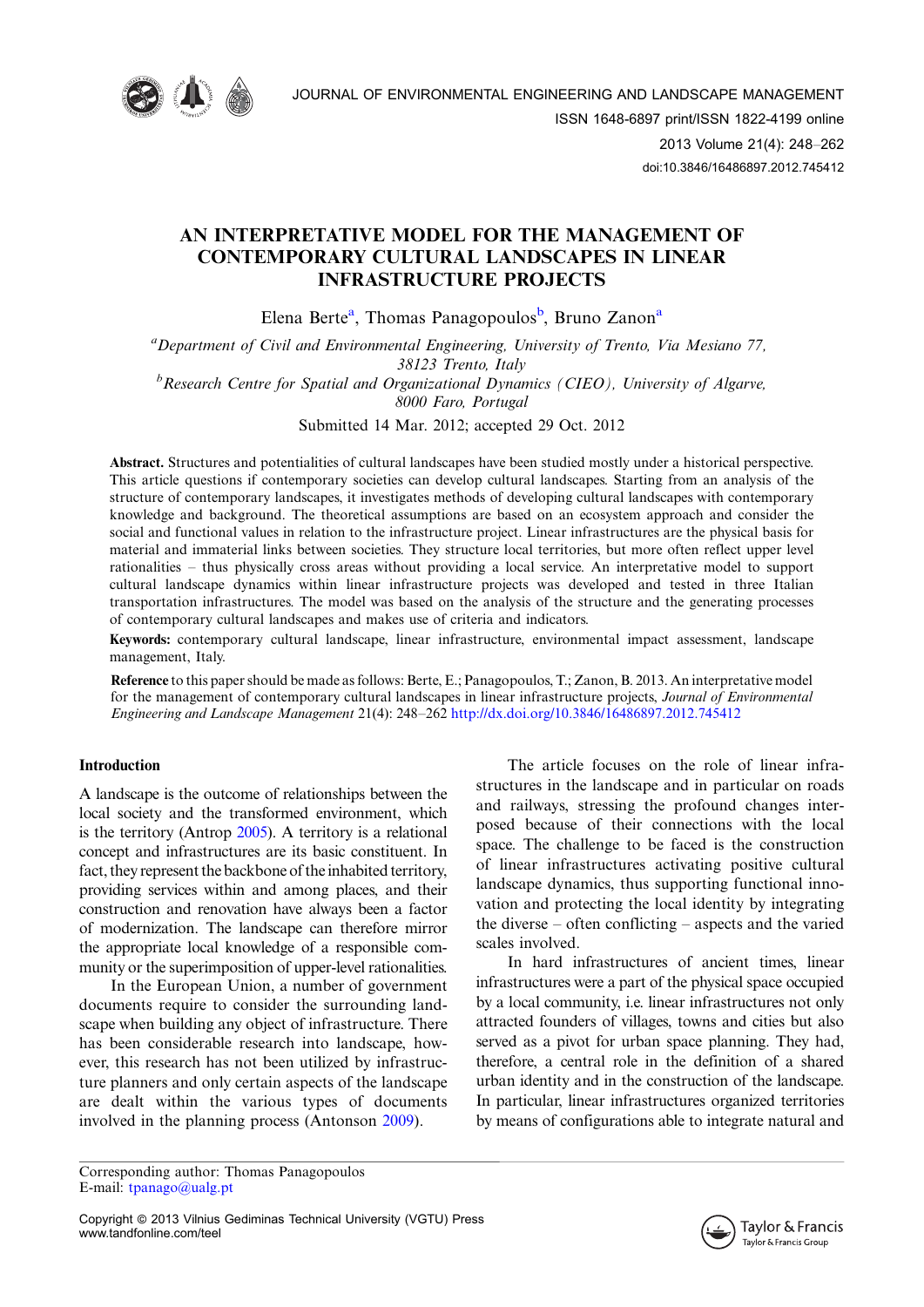human spatial dynamics, creating durable man-made ecosystems.

With the development of the industrial era, and later on with the Fordist economic model, the traditional relationships between infrastructures, local societies, and territories, became obscure. Starting in the second half of the twentieth century, the speed of the development of infrastructure networks became a central goal to support the economic development by linking together the main industrial areas, the major cities, and the harbours. The experts in charge of the elaboration of the projects were engineers and their aim was often to simplify the morphological complexity of territories and to provide fast connections. In this framework, infrastructure networks could have no relations at all with the environment they crossed. They became the initiators of new urban developments at the interchange points and provided access to previously untouched areas. In fact, the construction of networks produces a direct impact, but even more negative consequences can be brought about by the actions made possible by their presence (Antrop [2000\)](#page-13-0).

In recent decades, economic restructuring and technological innovation, as well as political and economic integration among territories, have enhanced the contradictions between infrastructure lines and local territories. Multifaceted and intertwined dynamics are involved: new levels of interrelations, from large (the global, the supra-local) to focused scales; territorial integration or exclusion; competition for space; morphological changes; and social and ecosystem fragmentation.

Large-scale infrastructure lines overlap and replace preexisting ones. Usually, in long inhabited territories, infrastructure systems were based on a slow coevolution of natural and social components such as fields, woodlands, water streams, historic centres, and traditional rural areas. Linear infrastructures, most often, have negative impacts because of various factors. They produce contamination (Baltrenas *et al.* [2004](#page-13-0)), and often a disturbance of the sense of place and belonging of individuals to a peculiar and characteristic environment (Alkan et al. [2009](#page-13-0)). With respect to the interactions with the natural features, problems arise because of the erosion of the ecosystemic functions produced by the restructuring of the ecosystems. Moreover, apart the desertification of the directly involved soil, a barrier effect is produced, determining fragmentation, which is a phenomenon of isolation and impoverishment of many species (Bogaert et al. [2005](#page-13-0)). Such effects highlight the inevitable conflicts between some social and natural processes and the complexity of their relations (Farina et al. [2005a\)](#page-13-0).

Infrastructure planning must therefore take into account these issues, appropriately managing the resources of the physical-structural, ecosystemic, and sociocultural kind, whose roles and values vary according to the particular area crossed (urban, rural, natural). It is this complexity that makes it difficult but necessary to manage the linkages between linear infrastructure and landscape dynamics. Many different local conditions are crossed by an infrastructure project and the key issue is how to transform a new proposal into a project that maintains and supports the complexity of cultural landscapes.

Many official documents have formulations concerning the landscape with which authorities must or should cope. One such document is the European Landscape Convention (ELC [2000](#page-13-0)). ELC was signed on 20 October 2000 and came into force on 1 March 2004. In February 2008, 35 countries have ratified, accepted, approved or just signed the convention. Therefore, many countries have only recently begun to apply the ELC in their social structure.

In environmental and cultural literature, there lacks a structured approach to cultural landscapes. Such landscapes are usually considered when ''historic'' features emerge and few reflections have been expressed about the presence of contemporary cultural landscapes and on their complex meanings. It is an important deficit, because the maintenance of the existing cultural landscapes and the creation of new ones are strictly related to a sustainable development perspective, as they are a concretization of its foundations. Cultural landscapes represent the strongest and most durable interaction between the natural and the social systems (Scazzosi [2004\)](#page-14-0).

The following main questions are addressed:

Is the concept of contemporary cultural landscape relevant or are only historic cultural landscapes to be considered?

Does the planning process have a role in developing cultural landscape dynamics?

Is it possible to support and / or activate cultural landscape dynamics when planning linear infrastructure projects?

The objective of the present study was to analyze the structure of cultural landscapes and suggest a model for the development of new landscapes considering which drivers have changed and which, if adequately managed, allow new durable relations between natural and social systems to take place. To achieve this objective, a key conceptual and operational instrument was developed and then tested in the case of three linear transportation infrastructures in Italy. This interpretative model can be used to evaluate the dynamics and to support the development of contemporary cultural landscapes.

## 1. Structure and processes of contemporary cultural landscapes

Cultural landscapes have been defined differently according to the diverse approaches adopted and the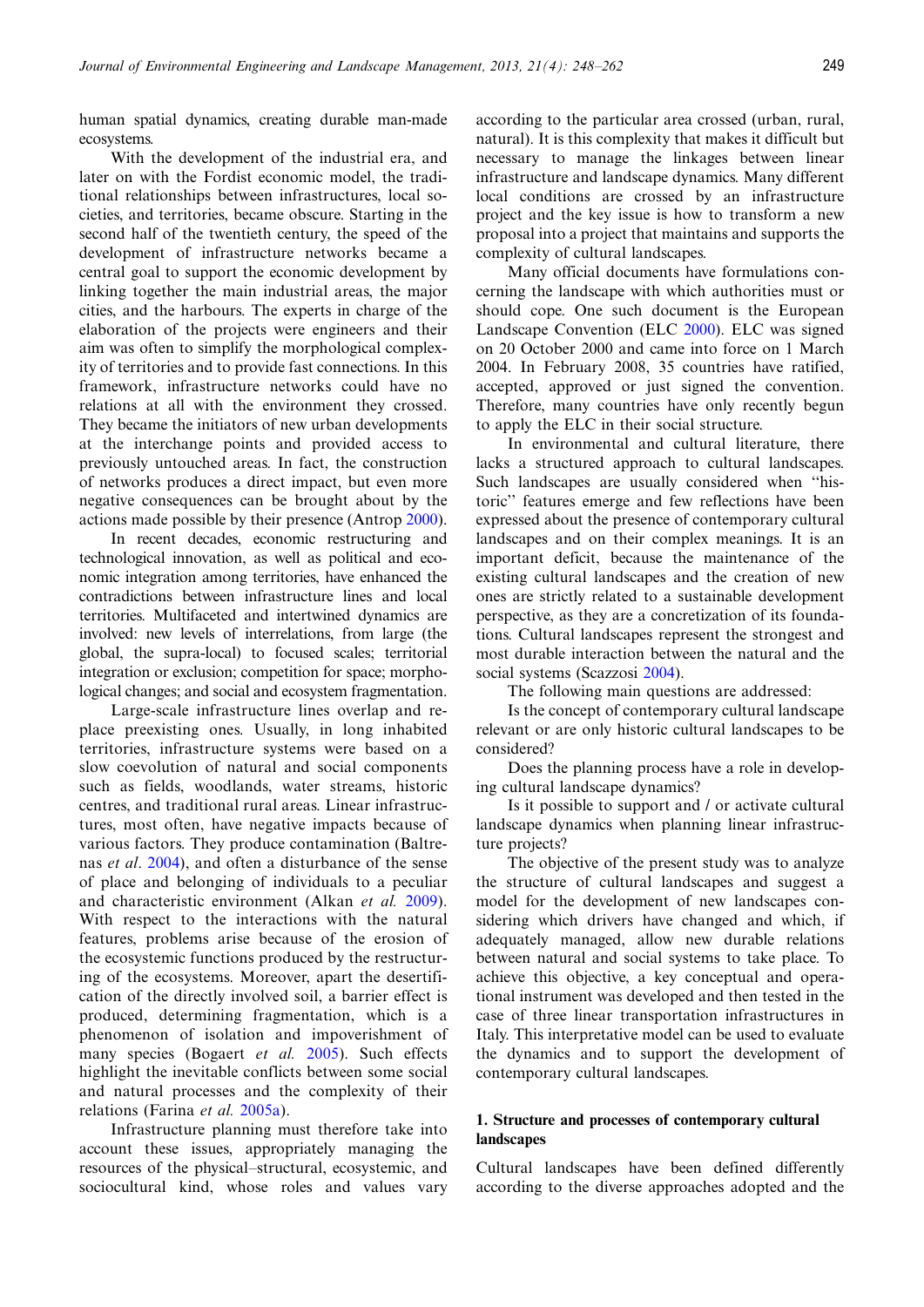purposes pursued. A univocal vision does not exist because of the multidimensional and multidisciplinary characteristics at the basis of the landscape structure (Naveh [2001](#page-14-0); Tress et al. [2009](#page-14-0)). In addition to the UNESCO definition connected to the World Heritage Convention of 1972, geographers amongst others and more recently landscape ecologists have provided a number of definitions that form the basis of this theory (Naveh [1998;](#page-14-0) Schmitz et al. [2003](#page-14-0); Hazen [2008;](#page-13-0) Tempesta [2010\)](#page-14-0).

This research begins from the widespread assumption that landscapes are complex systems based on the interactions between the natural and the social systems. Within this group are cultural landscapes, which are based on the optimization of the relationships among resources, information, and use. Resources comprise natural and cultural goods and values available in a specific context; information is based on knowledge and allows identifying the natural and cultural resources and supporting know-how; use refers to the actions performed according to the resources with advantages both for the social and the natural systems (Farina et al. [2005a\)](#page-13-0). The capability of integrating the above-mentioned three systems through up-to-date solutions produces contemporary cultural landscapes.

The structure and driving processes of landscapes have been rapidly changing in the last two centuries and many experts stress the speed of the change occurring in the recent decades (Antrop [2000;](#page-13-0) Naveh [2001\)](#page-14-0). The drivers of historic landscapes consisted of economic, cultural, and ecosystem processes, which acted at the same hierarchical level. Currently, economic processes are the determinants in landscape evolution (Farina et al. [2003](#page-13-0)).

Complexity in contemporary cultural landscapes is destined to become even harder to grasp and manage, as the increasing number of dynamics coexisting in contemporary cultural landscapes implies even more complex structures (Fig. 1). This has a number of consequences in the relationships between



Fig. 1. Relations between landscape complexity-simplification and human drivers

the social and the natural components. As regards the social component, the awareness of local cultural specificities and uniqueness is expected to become stronger because of the comparison with external contexts. These specificities can be at the same time endangered and supported by the increased knowledge and accessibility of external resources and experiences, in many cases promoted by the normative framework (e.g. the European Landscape Convention guidelines). The mutual interactions between cultures and knowhow from different backgrounds and levels may enrich the scenario of future cultural landscapes with new dynamics if safeguarding of local identities is pursued (which means site-responsive knowledge). As regards the natural component, contemporary cultural landscapes can maintain and increase their important role as biological and genetic refuges. Nevertheless, they will be characterized by an augmentation of fragility and vulnerability because of a major sensitivity to anthropic disturbance, with a consequent lowering of resilience (Farina et al. [2003\)](#page-13-0).

According to this research, there are four major drivers to be considered: identity process, integration process, multiscale process, and innovation process.

Cultural landscapes are based on identity and integration: they are indeed the outcome of local identities and cultures as evidence of a territorial history as well as expressions of the interaction between man and nature (ELC [2000\)](#page-13-0). According to Panagopoulos ([2009\)](#page-14-0), cultural landscapes should lead people to form emotional attachments to the land and thereby develop a greater appreciation for the sustainability goals. Multiscale dynamics using stronger and growing relationships between local, regional, national, and supra-national socioeconomic levels, together with rapid sociocultural innovations, are two determinant drivers that particularly affect contemporary landscapes (Opdam et al. [2006](#page-14-0)).

As far as identity is concerned, many authors (Terkenli [2001](#page-14-0); Scazzosi [2004\)](#page-14-0), together with the European Landscape Convention (ELC [2000\)](#page-13-0), have analyzed and stressed the relations occurring between landscape and identity and all agree on the importance of such a relation for the development of local landscapes. Identity is related to the historical-cultural character of a place and to the sense of belonging of the local society, which means not only collective memory but also reliance on that place for constructing a future. Basic sources for local identities consist in the recognition of differences among places, in natural and cultural specificities, in the awareness of past evidence in a physical and symbolic sense, forming the collective memory and experience of a population (Scazzosi [2004](#page-14-0)). Local identity can therefore generate a reaction to modernization, homologation, and globalization. The European Landscape Convention gives primary attention to identity, assuming that landscape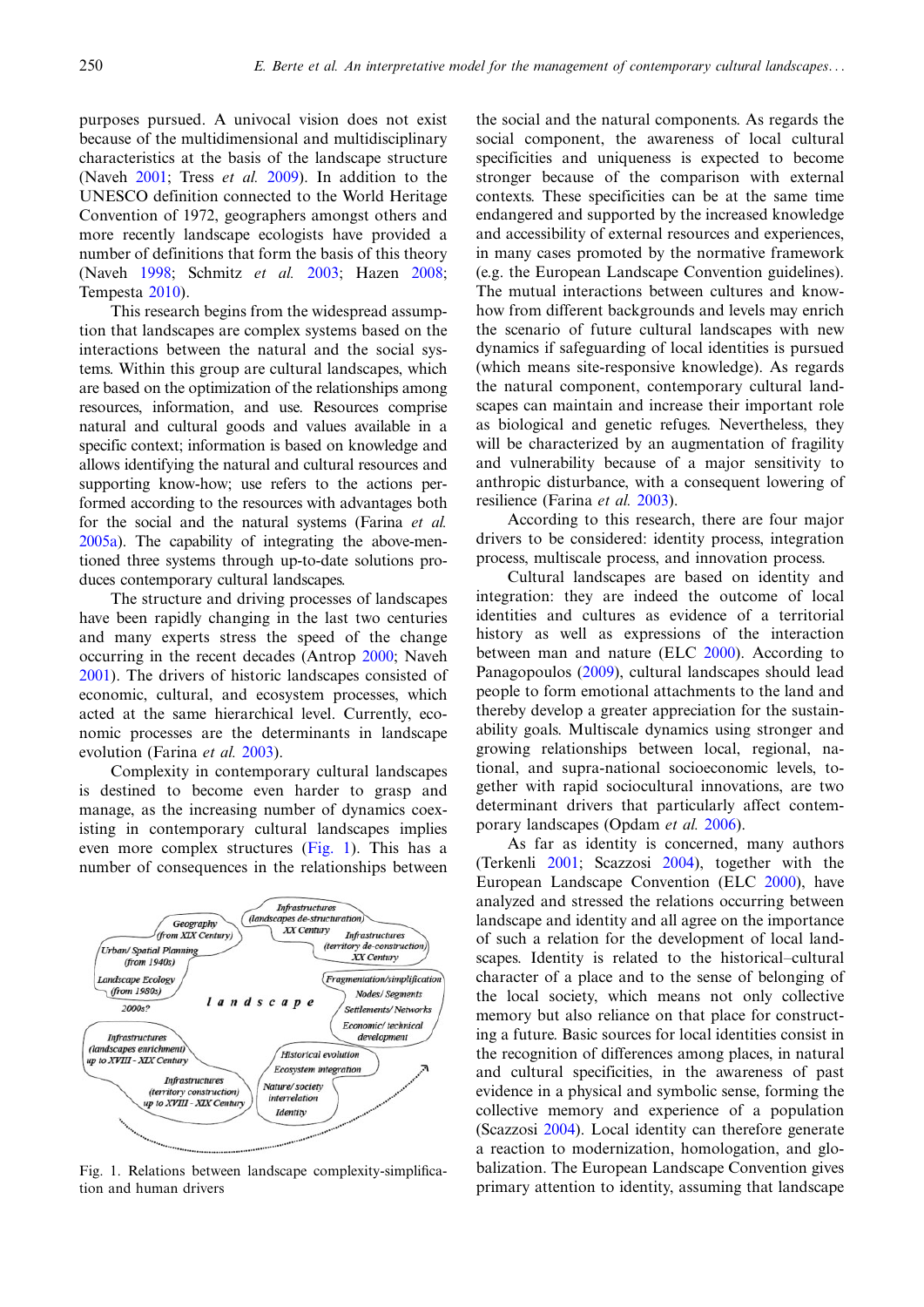underpins its development (ELC [2000,](#page-13-0) art. 5). UN-ESCO defines identity as the cultural tradition of a context, whereas for Tishler ([1982\)](#page-14-0) it is the local and regional knowledge, which defines the long-standing characteristics of a place. The sociologist Castells [\(1992](#page-13-0)) considers identity a resource for transformation, a social process at the basis of the construction of meanings and cultural values.

Integration is the second basic aspect of a cultural landscape and it is strictly related to multifunctionality (Wiggering et al.  $2006$ ). Such a process is enhanced and analyzed in particular by the Landscape Ecology, which aims at understanding the interactions between natural and human dynamics occurring within landscapes. Farina [\(2000](#page-13-0)) defines cultural landscapes as the highest expression of integration between human activities and environmental dynamics. According to Antrop ([2005\)](#page-13-0), landscape is at the basis of enduring sets of linkages based on the relationships between the physical environment and human society. In such a context, people are the developers through their engagement with the world around them. The integration process is based, amongst other aspects, on a social comprehension of natural dynamics, the conservation of diversity and heterogeneity, and the use of renewable natural and cultural resources. Integration regards not only the relationships between the natural and the social system, but is an essential function within each of them (e.g. "decision making" in the social system). Analyses of cultural heritage connectivity can inform about functions of the landscape and its social and economic conditions (Antonson *et al.* [2010](#page-13-0)).

The multiscale processes underpin both the natural and the social systems, which are based on multilevel relations. According to Antrop ([2000\)](#page-13-0), landscapes evolve continuously by ''internal'' and ''external'' factors. Internal factors are those that may be controlled at the local level (e.g. by the direct action of the inhabitants). External factors are mostly indirect and influence the local landscape conditions through upper strategies and policies. Decisions are made on different hierarchical levels of policy-making and manifest themselves in terms of actions at different levels. The multiscale processes work on connections, junctions, and linkages between the dynamics at different levels. For instance, the local ecological networks are connected to the regional and the national and continental ones; local identities should be recognized at the regional level, at the national one, and so forth. To control such dynamics, it is helpful to use recent guidelines and tools provided at European and national levels that aim at supporting the local context under a multiscale perspective. Examples of these tools are the European Landscape Convention (ELC [2000\)](#page-13-0), the Environmental Impact Assessment (EIA) and the Strategic Environmental Assessment (SEA). Under

this perspective, some scholars underline the importance of a multiscale planning development, which is considered the more adequate approach to face and manage complex systems such as landscapes (Mortberg et al. [2007\)](#page-13-0).

Currently, multilevel cultural exchanges are stronger and local contexts are enriched with new stimuli. As a consequence, new complex multilevel relationships requiring an appropriate management emerge: the risk, however, is to weaken local socioeconomic dynamics, identity values, and nature-society interactions, in the name of upper powerful relations.

Together with the multiscale process, innovation is one of the main driving forces for the development of contemporary landscapes, because they are timedependent. The durability of a cultural landscape is connected to the ability to renovate, through appropriate actions, the interactions between society and nature. Starting from the landscape structures inherited from the past, it is essential to activate innovation processes defining new functional systems, where previous values (both natural and social) are the basis for new coherent solutions. Innovation means shifting from one phase to another and according to the geographer L. Gambi [\(1973](#page-13-0)), the society re-creates its living space through modalities based on evolutionary steps. Nowadays innovation happens fast. This may challenge some of the characteristics of historic cultural landscapes, based on long-time stability and nature adaptation, with few and slow changes (Farina et al. [2005a\)](#page-13-0). This process, if not properly managed, may trigger other dynamics that are detached by identity-historical matrices, and more in general can weaken the interactions between natural and social systems.

Appropriate local knowledge was at the basis of the construction of historical cultural landscapes. Thus, the ability of a local society to provide responses of long duration to its living needs using the environmental recourses meant constructing territories functionally operating but also rich in identity and symbolic meanings. As the basis of contemporary cultural landscapes, there must be projects that are simultaneously technically sound, socially recognized, and economically viable. The role of a project is to support, develop, and strengthen the processes that are in a context. To trigger constructive dynamics and to avoid a weakening of the system, identity process, integration process, multiscale process, and innovation processes need to be planned and managed together.

## 2. Interpretative model for cultural landscape dynamics

The development of contemporary cultural landscapes is affected by many interrelated factors so that variations can be triggered not only by planning, but also by community values, sense of place, environmental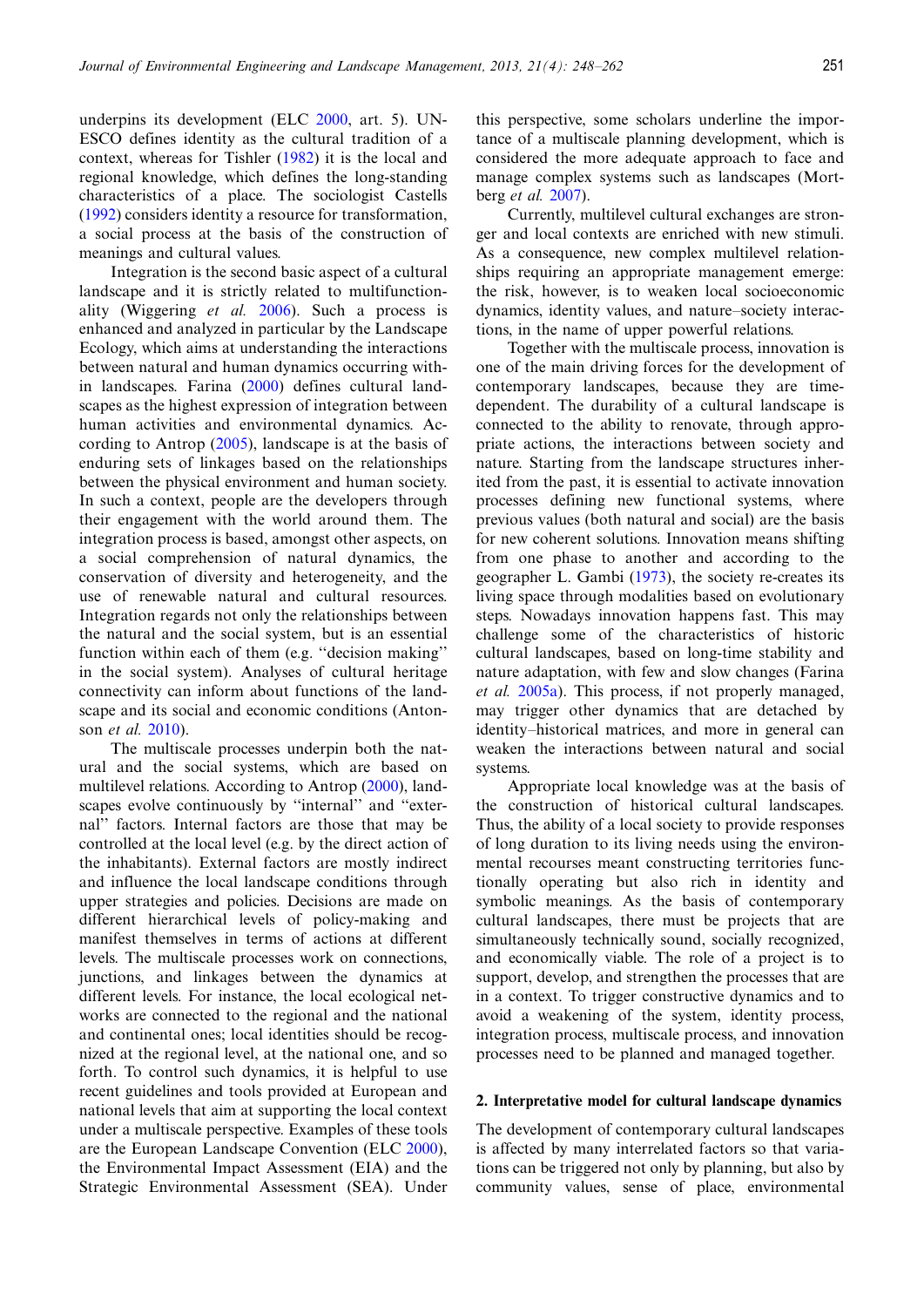

Fig. 2. Conceptual scheme of the Cultural Landscape dynamics Interpretative Model

attitudes, administrative skills, and political and economic situations.

The dynamics of a cultural landscape could be either carried on, started, restarted or weakened, interrupted, or cancelled through a planning process. To empirically support some of such dynamics, the Cultural Landscape Dynamics Interpretative Model (CLDIM) has been developed. The methodology of this conceptual and operative model has been developed bearing in mind that cultural landscapes rely on the rules of complex systems, and their evolution and change are influenced by processes of different dimensions in space and time (Farina et al. [2005b\)](#page-13-0). The model is a result of combined criteria that are the outcomes of the elaborations of aspects, principles, and tools taken from spatial planning best practices, landscape ecology, and from the analysis of two historic cultural landscapes (the Roman Centuriazione and the historical railways). Spatial planning best practices have contributed to elaborate criteria based on cultural heritage and identity preservation, large/local actions management and integration, local development, flexibility, and participation. Landscape ecology perspective has contributed to elaborate criteria based on social-environmental systems analysis, physiognomic structural elements analysis, multifunctionality, growth limits estimation, and multiscale approach.

The four contemporary landscape processes analyzed (identity, integration, multiscalarity, innovation) underpin the four parts of the model. Each part is divided into a number of criteria and a number of indicators (Fig. 2).

Criteria  $(1.1 \ldots 4.n)$  aim to analyze the state of the art of a process in a context and to understand a process in its complexity. The aim of the table of indicators is to activate a number of planning actions, i.e. to support a cultural landscape process in relation to a linear infrastructure plan. The indicators that characterize the second part of the model have been elaborated according to 12 main criteria of the interpretative grid. Each criterion is related to one or more indicators. Some derive from the elaboration of existing indicators, others have been structured ex novo. They are divided into pressure indicators and response indicators. They aim at addressing a number of actions to contrast pressure factors to support cultural landscape dynamics in planning processes, and in general to support sustainable conditions (OCS [2005](#page-14-0)).

The score system related to each indicator has been unified with the aim both at making their compilation easier and to allow a compared reading at the end of their application. The score system is a qualitative scale and is based on four levels:  $++$   $=$  $3; + + = 2; + = 1; - = 0$ . This score method is useful as long as the results are interpreted with a degree of caution and not out of context. The scale has a limited number of classes, which often means groups of alternatives may hold the same position. The meaning of each score level is specified for each indicator.

The following four tables of the model were used to describe the cultural landscapes using the four processes respectively, and the criteria, pressure, and response indicators.

Cultural landscapes are related to identity. They are based on the evolution of the know-how of local societies. Loss of social interest determines landscape destructuration. [Table 1](#page-5-0) shows the three criteria of the identity process and the respective indicators related to the criteria.

Criterion 1 is about the acknowledgment of the local-social heritage and methods to sustain local processes for the valorisation of cultural heritage and has three indicators: ''activism of local associations in the project elaboration''; ''activism of local institutions in the project elaboration''; ''use of local projects already planned in the areas involved''.

Criterion 2 is about managing land quality changes and has four indicators: ''expropriated ha/ km"; "repair strategies for loss of value in sensitive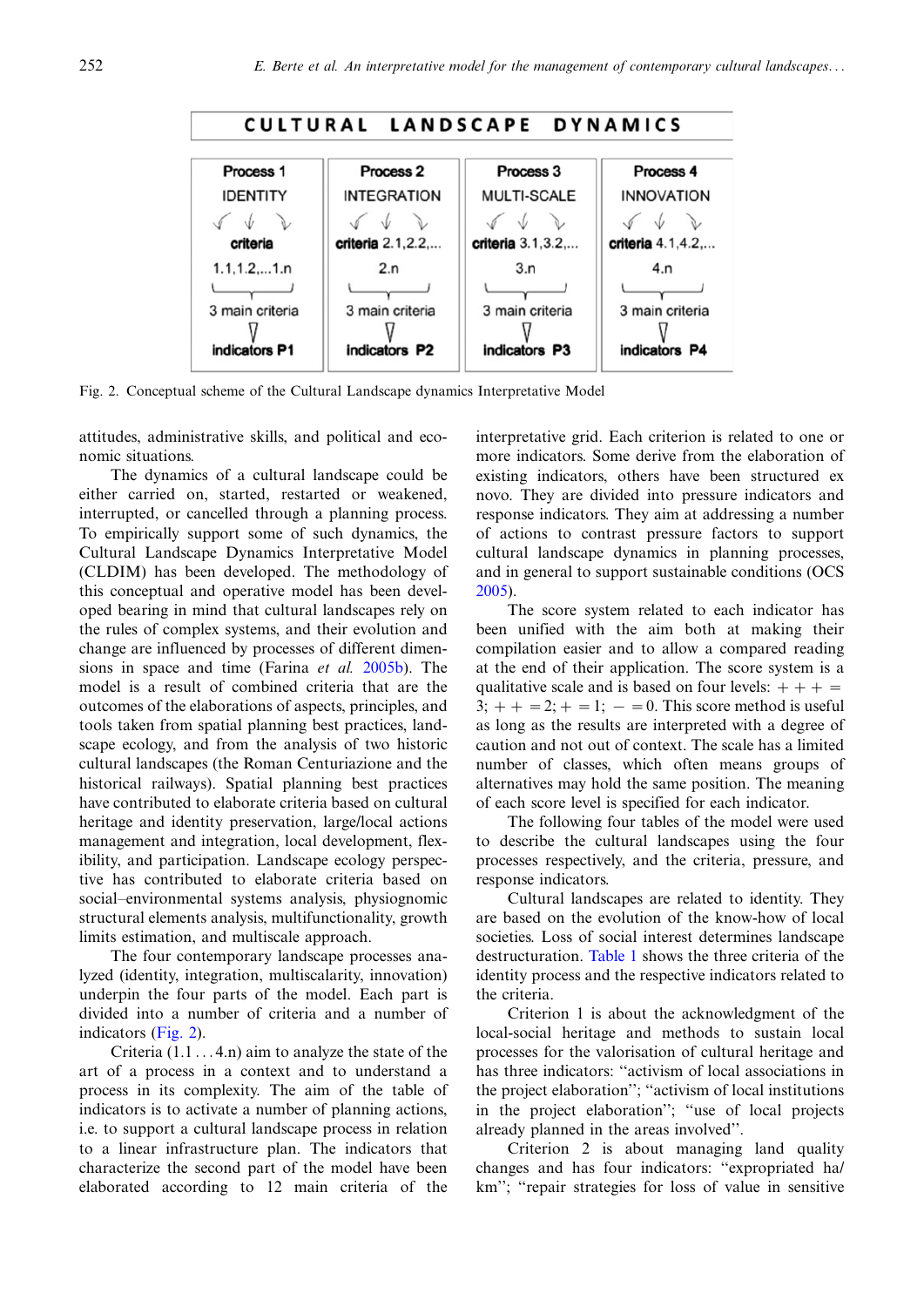|                                      | PROCESS CRITERIA / DESCRIPTION                                                                                                                                                                                                                                                                                                                                     | <b>MEASURES / INDICATORS</b>                                                                                                                                                                                                                                                                                                                                                                                                                                                                                                                                                                                                                                                                                                                                                                                                                                                                                                                                                                                                                                                                                                         |
|--------------------------------------|--------------------------------------------------------------------------------------------------------------------------------------------------------------------------------------------------------------------------------------------------------------------------------------------------------------------------------------------------------------------|--------------------------------------------------------------------------------------------------------------------------------------------------------------------------------------------------------------------------------------------------------------------------------------------------------------------------------------------------------------------------------------------------------------------------------------------------------------------------------------------------------------------------------------------------------------------------------------------------------------------------------------------------------------------------------------------------------------------------------------------------------------------------------------------------------------------------------------------------------------------------------------------------------------------------------------------------------------------------------------------------------------------------------------------------------------------------------------------------------------------------------------|
| I<br>D<br>E<br>N<br>T<br>I<br>T<br>Y | the valorization of cultural<br>heritage<br>Acknowledgment of the local-<br>social heritage:<br>A. INVOLVEMENT OF<br><b>ASSOCIATIONS / GROUPS</b><br>(related to cultural/<br>environmental heritage)<br><b>B. INVOLVEMENT OF</b><br><b>LOCAL INSTITUTIONS</b><br>C. ENHANCE / USE<br><b>EXISTING LOCAL</b><br>PROJECTS already developed<br>by local institutions | 1. Sustaining local processes for A. INVOLVEMENT OF ASSOCIATIONS / GROUPS<br>1.1. activism of associations / spontaneous groups in the project elaboration<br>a. in problems identification b. in choosing options c. in project approval<br>$+++$ many in the 3 phases<br>$+$ + many / some in 2 / 3 phases<br>$+$ one (few) in one phase<br>- options that did not change the project / obstructionism because not involved;<br>- no activism from local associations<br><b>B. INVOLVEMENT OF LOCAL INSTITUTIONS</b><br>1.2. activism of local institutions in the project elaboration<br>a. in problems identification b. in choosing options c. in project approval<br>$+++$ many in the 3 phases<br>$+$ + many / some in 2 / 3 phases<br>+many / some in one phase<br>$-$ obstructionism because not involved $-$ no activism from local institutions<br>C. ENHANCE / USE EXISTING LOCAL PROJECTS<br>1.3. use of local plans / projects already planned in the areas involved<br>$+++$ acknowledged and re-elaborated where possible<br>$+$ + re-elaborated in some cases<br>$+$ re-elaborated in few cases<br>- not considered |
|                                      | 2. Managing land quality<br>changes<br>A. CHANGES OF<br><b>SURFACES</b><br>comparison between<br>agricultural land, sustainable<br>land, urban areas reduction<br><b>B. REPAIR STRATEGIES</b><br>activation of repair measures<br>(mitigations) concerning the<br>relations with sensitive areas,<br>loss of quality value of the<br>fields, loss of quality life  | A. CHANGES OF SURFACES<br>2.1. ha/ km expropriated (agricultural, urban, natural)<br><b>B. REPAIR STRATEGIES</b><br>2.2. Repair strategies for loss of value in sensitive areas<br>$++$ + systemic project (integrated project)<br>$+$ + shared projects between planners / local institutions<br>+some interactions between planners / local institutions<br>- no actions<br>2.3. Repair strategies in agricultural areas<br>$++$ + systemic project<br>$+$ + shared projects between planners/ local institutions<br>+some interaction between planners/ local institutions;<br>– no actions<br>2.4. Repair strategies to prevent loss of quality life<br>$+++$ systemic project<br>$+$ + shared projects between planners/ local institutions<br>+some interaction between planners/ local institutions;<br>- no actions                                                                                                                                                                                                                                                                                                          |
|                                      | 3. Supporting the structure of<br>local milieu<br>The criterion aims at<br>enhancing whether or not the<br>infrastructure matches with the<br>local milieu.                                                                                                                                                                                                        | 3.1. objectives and actions declared to support the structure of local milieu<br>$+++$ main aim or integrated aim since the preliminary steps<br>$+$ + enhanced after the presentation to local institutions<br>+considered only after the presentation to local institutions<br>$-$ no actions                                                                                                                                                                                                                                                                                                                                                                                                                                                                                                                                                                                                                                                                                                                                                                                                                                      |

<span id="page-5-0"></span>Table 1. Criteria and indicators used at the identity process of the cultural landscapes

areas''; ''repair strategies in agricultural areas''; ''repair strategies to prevent loss of life quality''.

Criterion 3 is about the structure of local milieu and has one indicator: ''objectives and actions declared to support the structure of local milieu''.

Cultural landscapes are characterized by multifunctionality determined by a variety of uses: the outcome is an integrated landscape where natural and social processes are compatible. Contemporary cultural landscapes originate from integrated goals: physic, ecosystem, and social elements are planned together. They are based on local know-how integrated with experts' knowledge (outside tools). [Table](#page-6-0) [2](#page-6-0) shows the three main criteria of the integration process, and the respective indicators related to the criteria.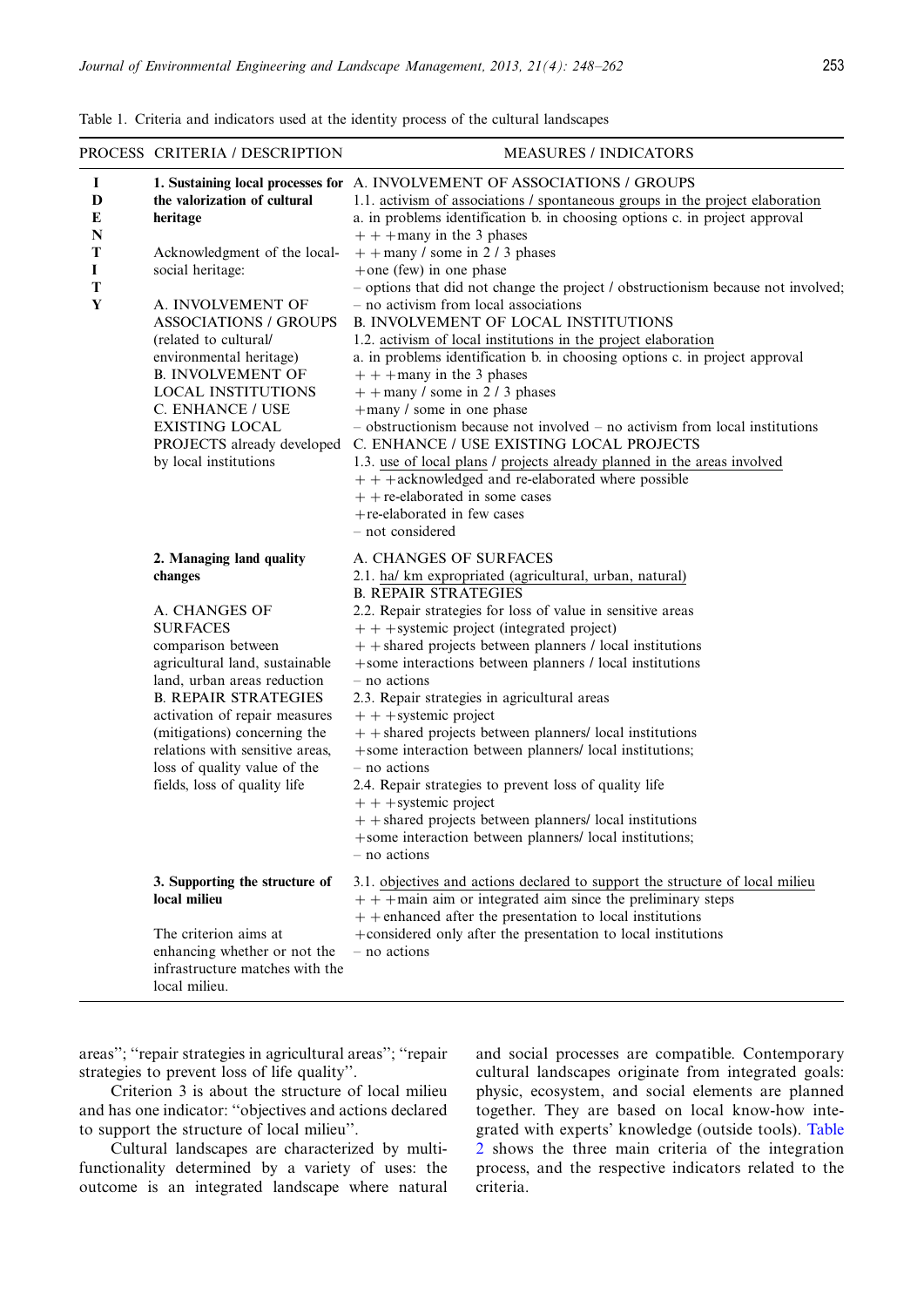| <b>PROCESS</b>                                                                                 | <b>CRITERIA / DESCRIPTION</b>                                                                                                                                                                                                   | <b>MEASURES / INDICATORS</b>                                                                                                                                                                                                                                                                                                                                                                                                                                                                                                                                                                                                                                                                                                                                                                                                                                                                                                                                                                    |  |  |  |  |
|------------------------------------------------------------------------------------------------|---------------------------------------------------------------------------------------------------------------------------------------------------------------------------------------------------------------------------------|-------------------------------------------------------------------------------------------------------------------------------------------------------------------------------------------------------------------------------------------------------------------------------------------------------------------------------------------------------------------------------------------------------------------------------------------------------------------------------------------------------------------------------------------------------------------------------------------------------------------------------------------------------------------------------------------------------------------------------------------------------------------------------------------------------------------------------------------------------------------------------------------------------------------------------------------------------------------------------------------------|--|--|--|--|
| 1<br>N<br>T<br>${\bf E}$<br>G<br>R<br>A<br>T<br>I<br>O<br>N                                    | 4. Interdisciplinarity<br>Presence/absence of experts from different disciplines.<br>Early or late presence? (macro-areas: agronomy,<br>architecture, ecology, economy, engineering, geography,<br>geology, history, sociology) | 4.1. participation since the early steps of the project<br>elaboration.<br>$+++$ maximum interdisciplinarity<br>$+$ + medium/ high interdisciplinarity<br>$+$ few interdisciplinarity<br>- absence of interdisciplinarity<br>4.2 calls for specific studies (late/partial participation).<br>$+++$ the majority of disciplines<br>$+$ + half disciplines<br>$+$ few disciplines<br>- one discipline                                                                                                                                                                                                                                                                                                                                                                                                                                                                                                                                                                                             |  |  |  |  |
|                                                                                                | 5. Integrated land configurations<br>Capability to carry out an integrated territorial project<br>through integrated solutions which consider urban and<br>environmental solutions in the territories involved                  | 5.1. Opportunity for urban regeneration<br>$+++$ widespread approach of the local institutions<br>together with the infrastructure planning group<br>(integrated initiative)<br>$+$ + approach in some areas of the local institutions<br>together with the infrastructure planning group<br>(integrated initiative)<br>+sporadic cases of local initiative<br>- no cases<br>5.2. Opportunity for environmental regeneration<br>$++$ + widespread approach of the local institutions<br>together with the infrastructure planning group<br>(integrated initiative)<br>$+$ + delimited approach of the local institutions<br>together with the infrastructure planning group<br>(integrated initiative)<br>+sporadic cases (local initiative)<br>- no cases<br>5.3. Coherence / integration with the existing<br>transportation-network<br>$++$ + total coherence/integration with the network<br>$+$ + coherence for the majority of the infrastructure<br>+partial coherence<br>– no coherence |  |  |  |  |
| 6. Flexibility<br>Elaboration/evaluation of alternatives projects during<br>the planning phase |                                                                                                                                                                                                                                 | 6.1. elaboration and evaluation of alternative projects<br>$++$ + alternative projects undertaken by the planning<br>group<br>$+$ + project re-organization after requests<br>+acknowledgment of limited requests<br>- no alternatives undertaken                                                                                                                                                                                                                                                                                                                                                                                                                                                                                                                                                                                                                                                                                                                                               |  |  |  |  |

<span id="page-6-0"></span>Table 2. Criteria and indicators used at the integration process of the cultural landscapes

Criterion 4 is about the interdisciplinarity involved in the planning phase and has two indicators: ''participation since the early steps in the project elaboration''; ''calls for specific studies (late-partial participation)''.

Criterion 5 is about the capability of carrying out an integrated territorial project through integrated solutions that consider urban and environmental aspects. It has three indicators: ''opportunity for urban regeneration''; ''opportunity for environmental regeneration"; "coherence / integration with the existing transportation network''.

Criterion 6 is about the flexibility during the planning phase and has one indicator: ''elaboration and evaluation of alternative projects''.

Cultural landscapes are based on multiscale relations structured in interdependencies and exchanges. Natural system: local ecosystem dynamics are related to upper dynamics through linkages (e.g. flows and migrations). Social system: in historic cultural landscapes local societies were the main actors. Upper interests that weigh on local systems lead to development of tools (European Landscape Convention – Environmental Impact Assessment – Strategic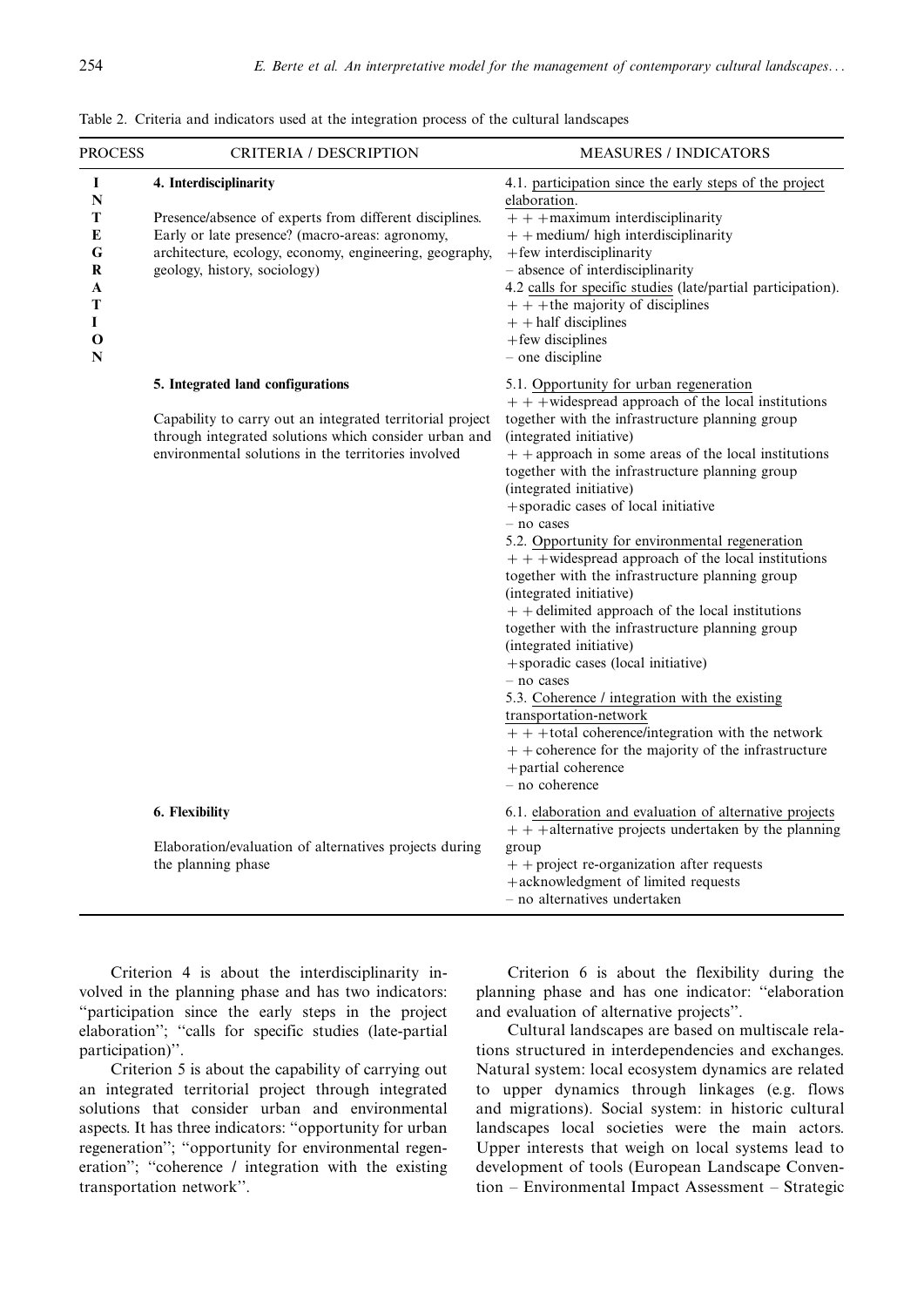| PROCESS                                 | <b>CRITERIA / DESCRIPTION</b>                                                                                                                                                                                                                                                                                                                                                                                                                                                                                                                                                       | <b>MEASURES / INDICATORS</b>                                                                                                                                                                                                                                                                                                                                                                                                                                                                                                                                                                                                                                                                                                                                                                                                                                                                                                                                                                                                                                                                                                                                                                                                                                                                                                                                                                                                                                                                                                                                                                                                                                                 |
|-----------------------------------------|-------------------------------------------------------------------------------------------------------------------------------------------------------------------------------------------------------------------------------------------------------------------------------------------------------------------------------------------------------------------------------------------------------------------------------------------------------------------------------------------------------------------------------------------------------------------------------------|------------------------------------------------------------------------------------------------------------------------------------------------------------------------------------------------------------------------------------------------------------------------------------------------------------------------------------------------------------------------------------------------------------------------------------------------------------------------------------------------------------------------------------------------------------------------------------------------------------------------------------------------------------------------------------------------------------------------------------------------------------------------------------------------------------------------------------------------------------------------------------------------------------------------------------------------------------------------------------------------------------------------------------------------------------------------------------------------------------------------------------------------------------------------------------------------------------------------------------------------------------------------------------------------------------------------------------------------------------------------------------------------------------------------------------------------------------------------------------------------------------------------------------------------------------------------------------------------------------------------------------------------------------------------------|
| М<br>$\mathbf U$<br>L<br>T<br>I         | 7. Multi-level compensations<br>Relations between planning<br>infrastructure and planning local<br>compensation.                                                                                                                                                                                                                                                                                                                                                                                                                                                                    | 7.1. Active compensations<br>$++$ + systemic project (integrated project)<br>+ + shared projects between planners / local institutions (master plan)<br>+local independent actions (money provided to local administrations)<br>- no actions                                                                                                                                                                                                                                                                                                                                                                                                                                                                                                                                                                                                                                                                                                                                                                                                                                                                                                                                                                                                                                                                                                                                                                                                                                                                                                                                                                                                                                 |
| ${\bf S}$<br>$\mathbf C$<br>A<br>L<br>E | 8. Managing land transformation<br>Relations between planning<br>infrastructure and planning local<br>transformations.                                                                                                                                                                                                                                                                                                                                                                                                                                                              | 8.1. Active territorial transformations<br>$++$ + systemic project (integrated project)<br>$+$ + shared projects btw planners / local institutions (master plan)<br>+local independent actions<br>$-$ no actions                                                                                                                                                                                                                                                                                                                                                                                                                                                                                                                                                                                                                                                                                                                                                                                                                                                                                                                                                                                                                                                                                                                                                                                                                                                                                                                                                                                                                                                             |
|                                         | 9. Supporting system complexity<br>complex system (large scale)<br>Infrastructure coherency in relation<br>to the ecological system, settlement<br>system and agricultural areas<br>B. Infrastructure as a system<br>(intermediate scale)<br>Infrastructure as a system: coherence<br>of typological choices and materials<br>C. Single work as a system (focused<br>scale)<br>Single work as a system: ecological<br>and technical values of the single<br>work (tunnel, viaduct, bare road,<br>trench road) and relation with the<br>settlement system, and ecological<br>system. | A. INFRASTRUCTURE AS A COMPONENT OF A COMPLEX<br><b>SYSTEM</b><br>A. Infrastructure as a component of a 9.1. Compatibility with the ecological network<br>$+++$ re-structure a new ecological network after the changes provoked<br>$+$ + provide effective solutions for the majority of the incongruities<br>provoked<br>+provide only sporadic solutions<br>- not considered<br>9.2. Compatibility with settlements (inhabited areas)<br>$+++$ analyze and plan new effective scenarios<br>$+$ + analyze and plan effective scenarios in some cases<br>+ provide only sporadic solutions (mitigations)<br>- not considered<br>9.3. Compatibility with land-use values (e.g. agricultural areas)<br>$+++$ analyze and plan new effective scenarios<br>$+$ + analyze and plan effective scenarios in some cases<br>+provide only sporadic solutions (mitigations)<br>- not considered<br><b>B. INFRASTRUCTURE AS A SYSTEM</b><br>9.4. Typological and materials coherence<br>$+++$ planned and recognizable as a unique infrastructure<br>$+$ + recognizable the coherence for the majority of the infrastructure<br>+recognizable partial coherence<br>- no coherence of solutions<br>C. SINGLE WORK AS A SYSTEM<br>9.5. Value 1: technical value (quality of the choices)<br>$+++high$ value<br>$+ +$ good<br>$+$ fair<br>- low / not considered<br>9.6. Value 2: ecological value<br>$+++$ high value<br>$+ +$ good<br>$+$ fair<br>$-$ low $\prime$ not considered<br>9.7. Value 3: relation between the single work and the context<br>$+++$ planned considering each different context<br>$+$ + planned considering different works for a number of different contexts |
|                                         |                                                                                                                                                                                                                                                                                                                                                                                                                                                                                                                                                                                     | +planned only in sporadic contexts<br>– no relation                                                                                                                                                                                                                                                                                                                                                                                                                                                                                                                                                                                                                                                                                                                                                                                                                                                                                                                                                                                                                                                                                                                                                                                                                                                                                                                                                                                                                                                                                                                                                                                                                          |

Table 3. Criteria and indicators used at the multiscale process of the cultural landscapes

Environmental Assessment) to manage such dynamics at local level. Table 3 shows the three main criteria of the multiscale process and the respective indicators related to the criteria.

Criterion 7 is about the relations between the planning of the infrastructure and the planning of the local compensations and has one indicator: ''active compensations''.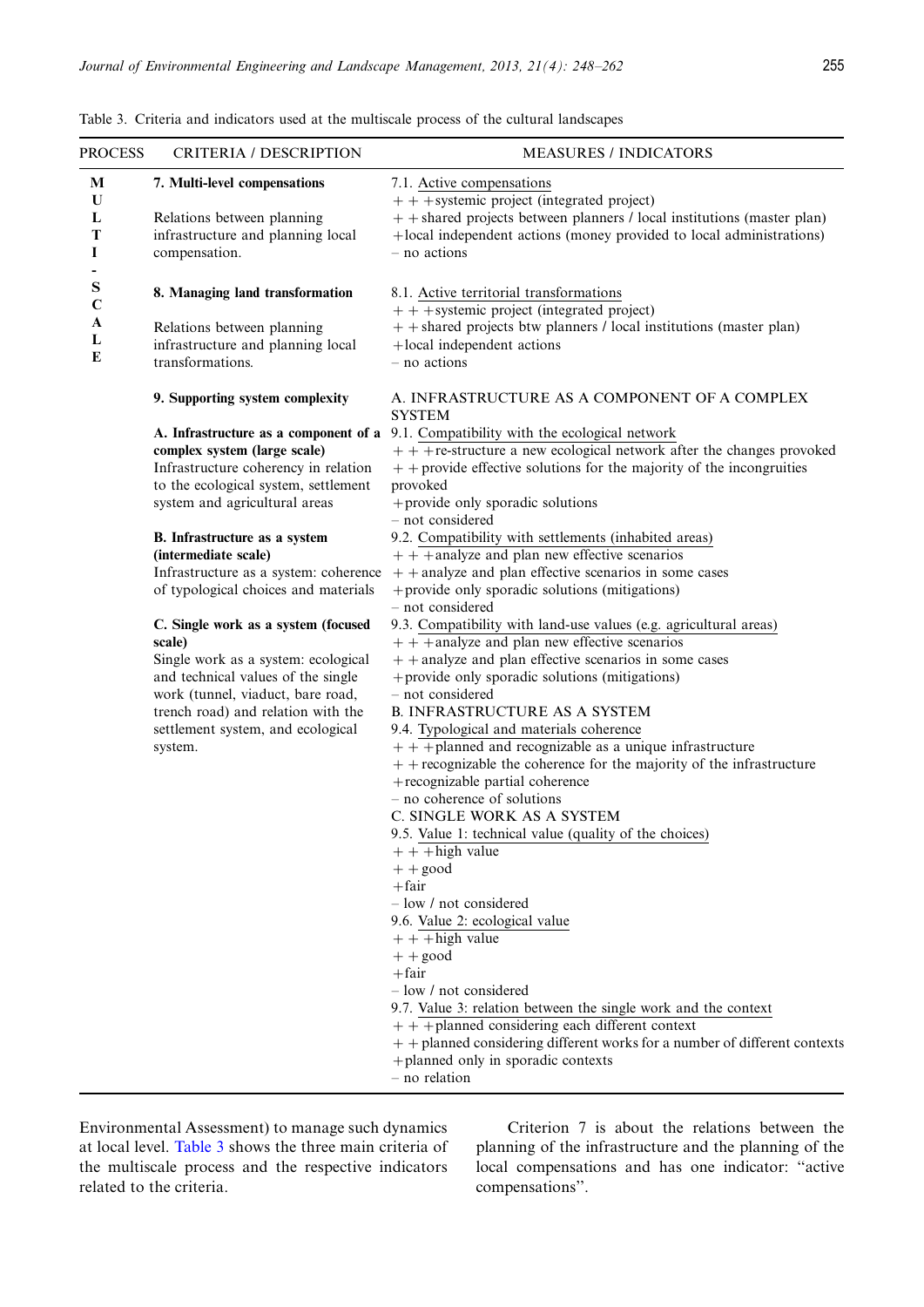Criterion 8 is about the relations between infrastructure planning and the local transformations and has one indicator: ''active territorial transformations''.

Criterion 9 is about the complexity of the supporting system. It is divided into the subcriteria 9a - infrastructure as a component of a complex system - in relation to the ecological system, settlement system, and agricultural areas (large scale); 9b infrastructure coherence of typological choices and materials (intermediate scale); 9c - ecological and technical values of the single work (tunnel, viaduct, bare road, trench road), and relation with the settlement system and ecological system (focused scale). Criterion 9 has 7 indicators: ''compatibility with the ecological network''; ''compatibility with settlements''; ''compatibility with land-use values''; ''typological and materials coherence"; "technical value"; "ecological value''; and ''relation between the single work and the context''

Cultural landscapes are evolving systems that reflect natural and cultural processes, which guarantee renewable dynamics. The use of innovative tools compatible with local specificities may denote added value to local know-how. Contemporary cultural landscapes answer to problems of contemporary society nature interactions.

Innovation was considered to overcome the basic mission of the infrastructure (transport).Creativities may rise at local level in relation to the project development (e.g., use of infrastructure spaces for social cohesion - alternatives to transport, creation of laboratories, exhibitions, cultural meetings). Table 4 shows the three main criteria of the innovation process and the respective indicators related to the criteria.

Criterion 10 is about the use of the infrastructure project as a guideline to other projects and has one indicator: ''Acknowledgment of innovative models''. Criterion 11 is about the actions and processes aimed

|  |  |  |  |  |  |  | Table 4. Criteria and indicators used at the innovation process of the cultural landscapes |  |  |  |  |  |  |
|--|--|--|--|--|--|--|--------------------------------------------------------------------------------------------|--|--|--|--|--|--|
|--|--|--|--|--|--|--|--------------------------------------------------------------------------------------------|--|--|--|--|--|--|

| <b>PROCESS</b>                                             | <b>CRITERIA / DESCRIPTION</b>                                                                                                                                        | <b>MEASURES / INDICATORS</b>                                                                                                                                                                                                                                                                                                                                                                                                                                                                                                                                                                                                                                                                                                                             |
|------------------------------------------------------------|----------------------------------------------------------------------------------------------------------------------------------------------------------------------|----------------------------------------------------------------------------------------------------------------------------------------------------------------------------------------------------------------------------------------------------------------------------------------------------------------------------------------------------------------------------------------------------------------------------------------------------------------------------------------------------------------------------------------------------------------------------------------------------------------------------------------------------------------------------------------------------------------------------------------------------------|
| I<br>${\bf N}$<br>${\bf N}$<br>$\mathbf 0$<br>$\mathbf{V}$ | 10. Innovative models acknowledged<br>Use of infrastructure project models as<br>guideline                                                                           | 10.1. Acknowledgment of innovative models<br>$+++$ determinant for the project development<br>$+$ + partial benefits<br>$+$ low benefits<br>- no acknowledgment                                                                                                                                                                                                                                                                                                                                                                                                                                                                                                                                                                                          |
| A<br>T<br>I<br>$\mathbf 0$<br>$\mathbf N$                  | 11. Extraordinary institutional relations<br>Actions and processes aimed at improving<br>governance (social-institutional learning)                                  | 11.1. Supporting experiences of interrelation between<br>institutions<br>$+++ye$ s with all / majority of the institutions involved. Long-<br>term duration (at least during planning execution)<br>$+++$ innovative early experiences of interrelation<br>$+ +$ yes with all / the majority of the institutions involved.<br>Medium / short-term duration (during the planning phase)<br>$+$ with some institutions<br>- sporadic experiences of interrelations<br>11.2. Ad hoc significant studies elaborated by other institutions<br>and / or informal bodies in itinere / ex post<br>$+++$ determinant for the project development<br>$+$ + partial benefits<br>$+$ low benefits<br>- no acknowledgment                                             |
|                                                            | 12. Creativity (inclusion of unusual,<br>complementary, innovative uses / actions)<br>Capability to overcome the basic mission of the<br>infrastructure (transport). | 12.1. Project creativity<br>$+++$ ex: creative solutions (e.g. permeable motorway in urban<br>areas - Boulevard JFK, Luxembourg, arch. T. Latz)<br>$+ +$ ex: peculiar projects for complementary aspects i.e. stop<br>areas, specific single works with a symbolic value<br>$+ex$ : call for competition (ideas) for complementary aspects<br>- ex: only transportation<br>12.2. Local creativities started-up with the project<br>$+++$ new / existing associations work out related creative<br>projects. Widespread the outcomes, awaken the society<br>$+$ + new or existing associations (formal-informal) elaborate<br>creative projects related to the infrastructure project<br>+limited experiences<br>- no reactions at local / informal level |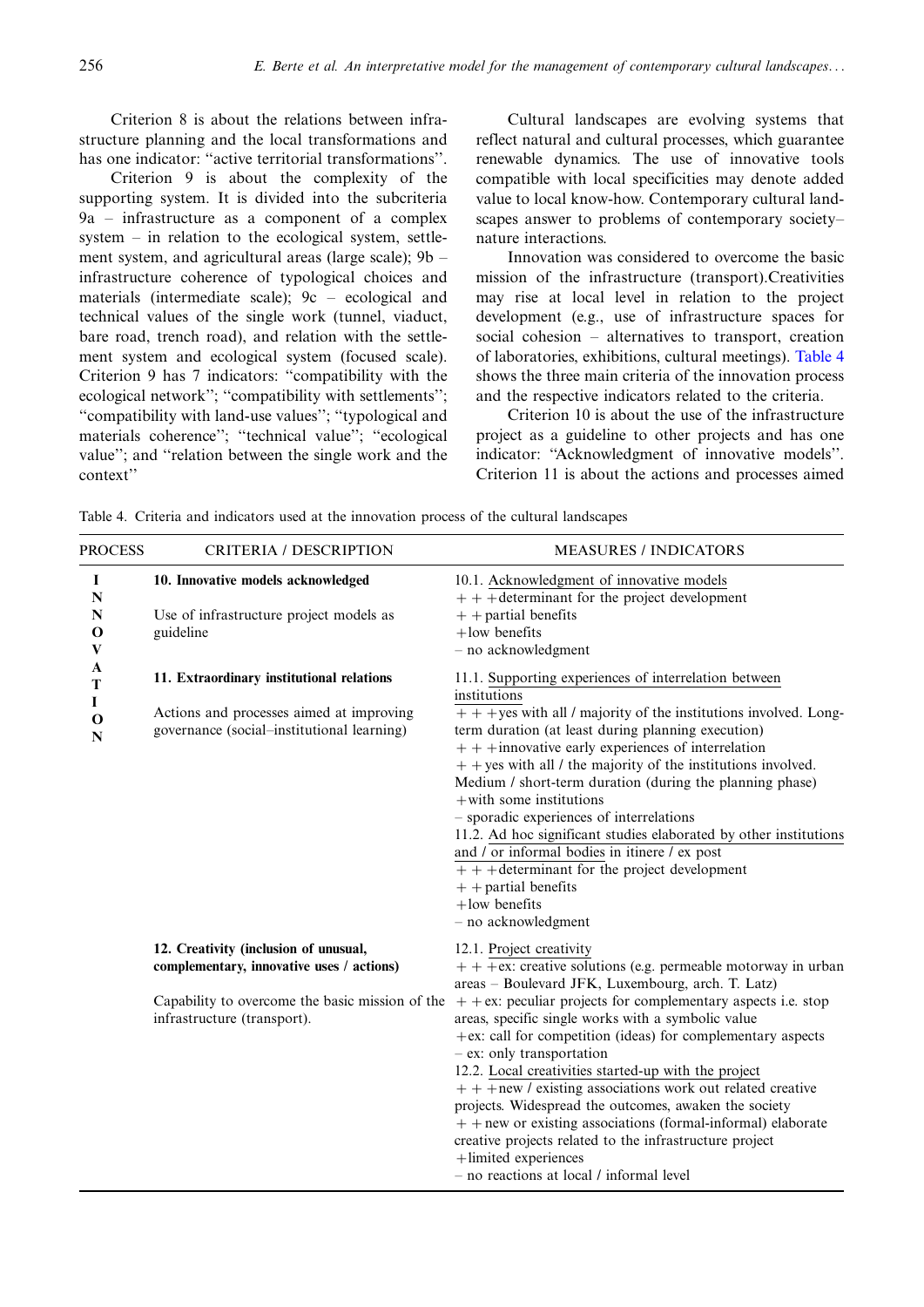

Fig. 3. Schematic map with the three case studies (A22: Brenner Motorway; HSR: high speed railway Bologna-Milan; PDM: Pedemontana Lombarda Motorway)

at social-institutional learning and has two indicators: ''supporting experiences of interrelation between institutions''; ''ad hoc significant studies carried out by other institutions and / or informal bodies''. Criterion 12 is about the rise of creativity at local level in relation to the project development and has two indicators: ''project creativity''; ''local creativities started up with the project''

#### 3. The model application to three case studies

To test the validity and improve its structure, the interpretative model has been applied to three contemporary linear infrastructure projects planned within the last 50 years (Fig. 3). This has permitted to formulate some considerations about the state of the art of contemporary cultural landscapes development in relation to infrastructure projects.

The three case studies have been chosen following four criteria:

- a) selection of the projects within a national context (Italy) to understand the evolution of the approaches of linear infrastructure planning and the related legislative-cultural debate;
- b) identification of the period of realization according to a peculiar phase concerning linear infrastructures development;
- c) consideration of the evolution of the approaches of planners and landscape architects in relation to landscape and infrastructure planning;
- d) identification of a project with an innovative character in each period.

Concerning the periods of realization, three different phases have been identified:

- the 1960s, characterized by the commencement of the Italian motorway network;
- the 1980s, characterized by a relaunch of the railway network with the high-speed railway project as an alternative to road and flight networks;
- the 2000s, representative of the current situation concerning linear infrastructure development within high-density extra-urban contexts.

The case identified in the 1960s is the Brenner Motorway, located in north-east Italy (regions of Trentino Alto Adige, Veneto, Emila Romagna). The project demonstrates the attention put in those years to the innovative technical solutions that were at the basis of the rapid development of the road system. In this case, the approach to landscape was mainly aesthetic and based on visual choices (use of arboreal and floral species). In general, landscape projects related to linear infrastructures were rare.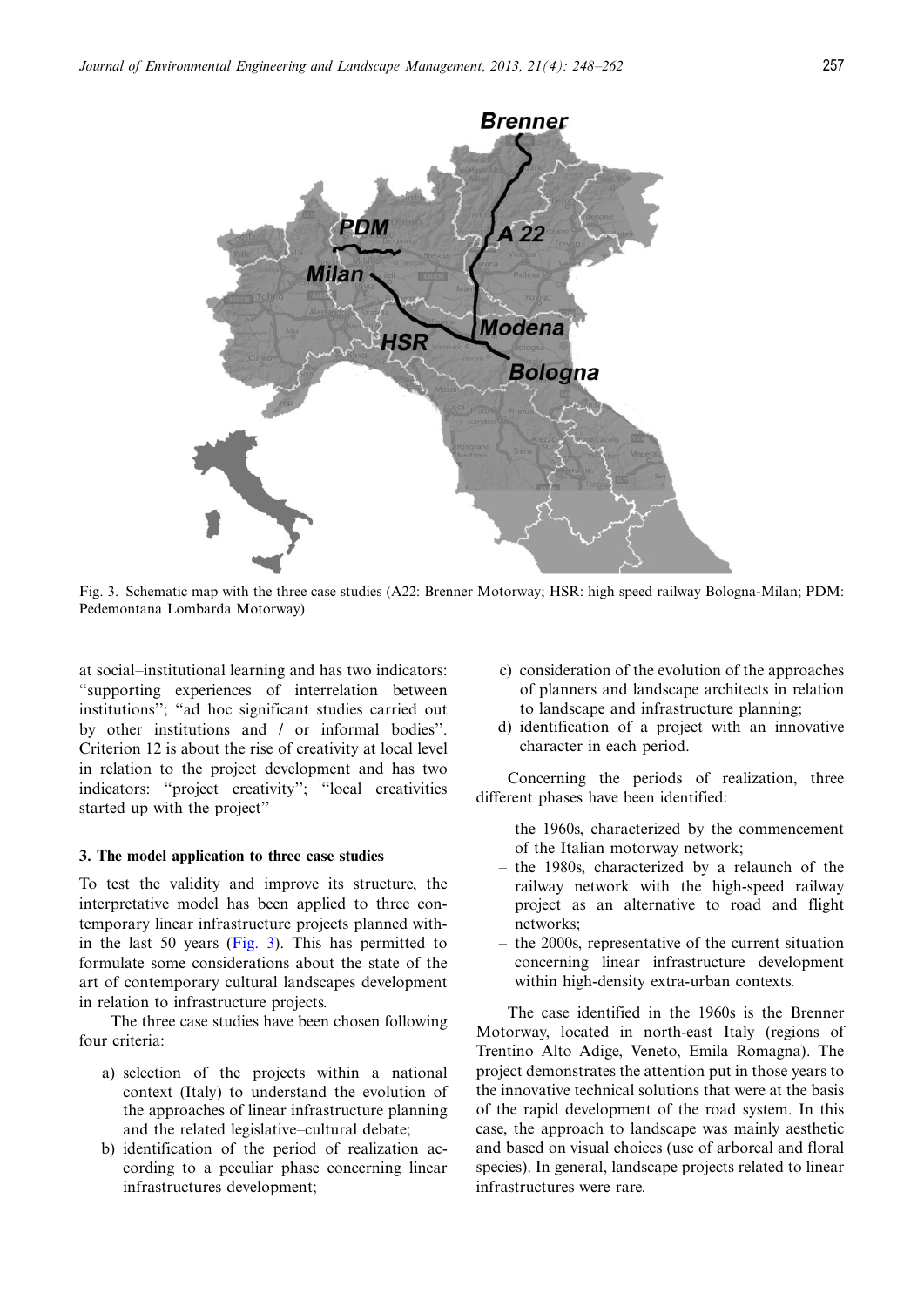<span id="page-10-0"></span>The second case is the High-Speed Railway Bologna-Milan located in northern Italy (Emilia Romagna, Lombardy regions). In the 1980s in Italy, the focus on the ''environmental'' aspect of landscape began, which culminated with the acknowledgment of the Environmental Impact Assessment (law 349/1986). In this case, a deep symbolic approach to landscape was carried out in parallel by assigning some exemplary projects to renowned architects.

The current case identified is the Pedemontana Lombarda Motorway located in north Italy. The motorway, planned within the Lombardy region, is a picture of the current Italian innovative approach to landscape development in relation to a large infrastructure plan. Particular attention has been placed to work out the compensations and mitigation aspects through a structured and organic project. A widespread involvement of the local communities has characterized the elaboration of a number of focused projects.

Information has been collected by applying the grid of criteria of the interpretative model to the three case studies. The indicators table was filed and the outcomes were outlined and compared.

## 4. Comparisons and trends of the processes in the three case studies

Considering that the three projects are innovative for the period in which they are planned, this comparison aims at presenting a general trend of the modalities of development that cultural landscapes are undertaking. Graphs for each criterion of the interpretative model have been elaborated to structure the comparison. They are the graphic representation of the outcomes of the indicators table, and aim both at underlying and comparing the results of the three case studies. In each figure, the x axis correspond to the three case studies: the Brenner highway (A22), the High Speed Railway Bologna-Milan (HSR) and the Pedemontana Lombarda Motorway (PDM). The y axis represents the values  $(-1, 0; +1; +1; +1; -2; +1; +1; -3)$  and corresponds to the score system used for each case in the indicators table. The rectangles represent the outcomes of each indicator. In some cases, a graphic representation has not been performed, because of the different measurement units of the indicators (i.e. binary measure, yes / no).

The results have been contextualized in each period. For example, the indicator ''technical value'' has obtained the maximum score both in the Brenner motorway case (1960s) and in the Pedemontana Lombarda motorway case, although this last one has been planned more than 40 years later. A comparison of the indicator outcomes follows, together with an elaboration of the results divided into the four processes.



Fig. 4. Graphic representation of the identity process at the Brenner highway (A22), the High Speed Railway (HSR) and the Pedemontana Motorway (PDM)

#### 4.1. Outcomes from the Identity process

The identity process was divided into three criteria. The graphic representation of the results obtained for the three case studies for the identity process is presented in Fig. 4 with a separate graph for each of the criteria and for each one of the related indicators.

From the comparison of the three cases concerning the identity process, what emerges is that in general this grew in importance from the 1960s and always characterizes more the planning process towards a landscape based on identity values. An almost constant development of the planning actions in the direction of the objectives represented by the criteria can be observed. This is a result of the improvement of the planning instruments as well as the acknowledgment of the importance of local communities for heritage conservation and renovation.

The adoption of the European Landscape Convention from the year 2000 and its acknowledgment by a growing number of European nations confirms such awareness. Nevertheless, as shown by the graphs, the maximum level is still to be reached in the majority of the cases. An improvement of the process can be obtained through a more active involvement of the local stakeholders, in particular the cultural and environmental associations, which still do not have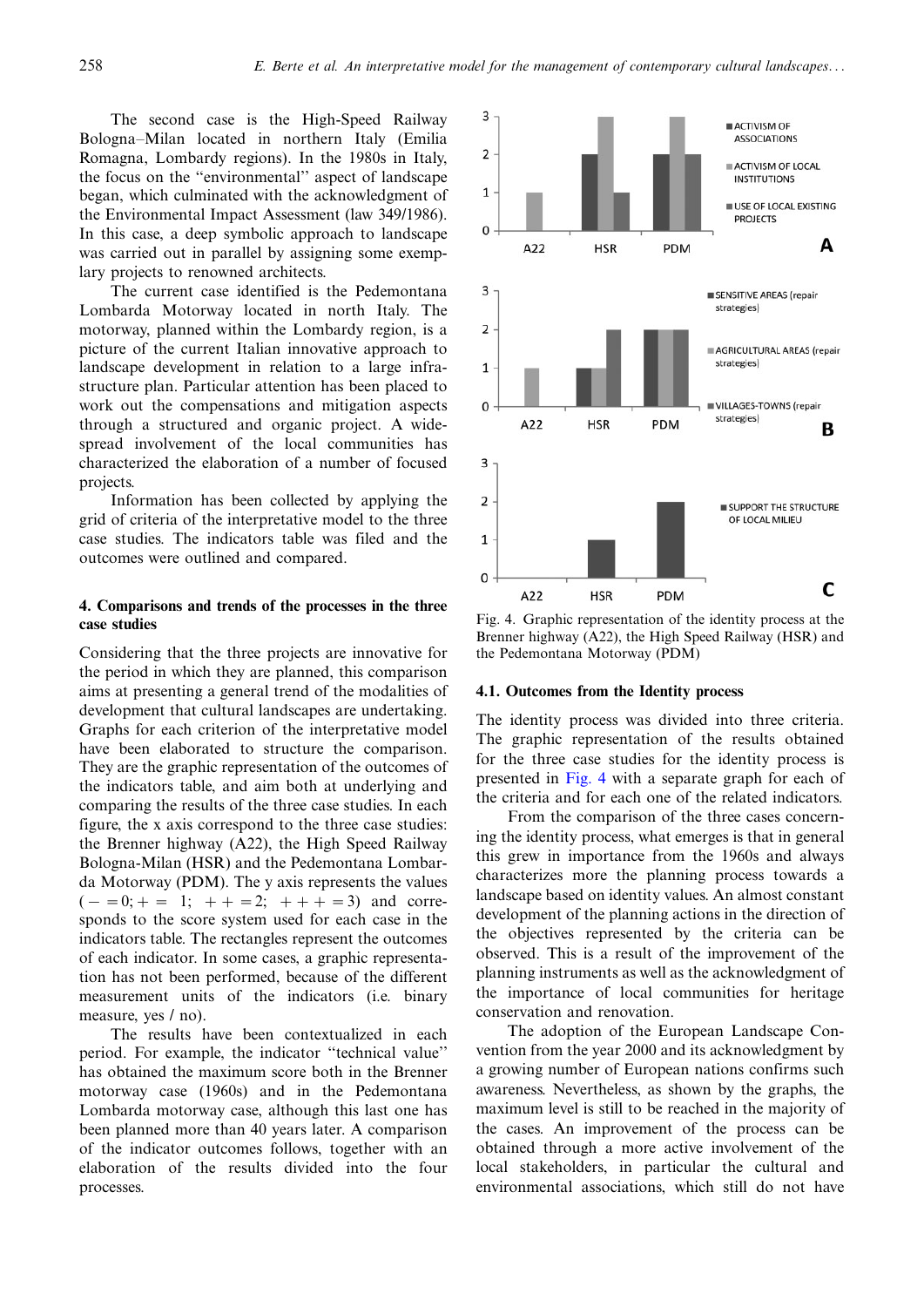any influence in the structure of the decisional bodies. A consequence of this is the lack of attention toward the residual open spaces (e.g. woods), in some cases sacrificed to safeguard other land structures (e.g. agricultural areas characterized by explicit economic values). The inclusion of local existing projects was an aspect to strengthen as well as to consider from the beginning of the planning procedure; however, the case of Pedemontana Lombarda has been undertaken only for the compensation project.

Another aspect enhanced is the relation between the expropriated hectares and the infrastructure. Further investigation is needed about the reorganization of the open areas consequent to the transformation. To provide an example of the large impact of such an aspect on the local communities, thousands of farms have been involved in those transformations consequent to the construction of the High Speed Railway Bologna-Milan. The data provided by Pedemontana Lombarda SpA, FSI SpA, and a literature overview as regards the Brenner motorway, demonstrated an increasing level of expropriations from the 1960s. Those augments of expropriations are mostly consequent to the mitigation and compensation projects.

Land quality changes have been better managed in the third case [\(Fig. 4b](#page-10-0)). Nevertheless, a further improvement could be carried out if the project of the infrastructure is not detached from the environmental project, and a change of perspectives is undertaken.

The strongest support to the local milieu is observable in the case of the Pedemontana project [\(Fig. 4c\)](#page-10-0). The aim of the Pedemontana motorway was to sustain the economic structure of the productive area located in the north of the Lombardy region characterized by small-medium enterprises. In addition, the case of the high speed railway is emblematic in this sense, as its primary aim is to link faster the national and international centres; nevertheless, the activism of the local institutions enable obtaining the interconnection between the new line and the local railway network.

## 4.2. Outcomes from the integration process

The integration process is divided into three criteria. The graphic representation of the results obtained from the three case studies for the integration process is presented in Fig. 5 with a separate graph for each of the three criteria and for each one the related indicators.

This comparison testifies that the integration process grows following a dynamic that is less homogeneous if compared with the tendency of the previous process. As shown by the graphs, except for some indicators, the desideratum has still to be reached in all studied cases. In general, a determinant step forward is



Fig. 5. Graphic representation of the integration process at the Brenner highway (A22), the High Speed Railway (HSR) and the Pedemontana Motorway (PDM)

noticeable in the case of the Pedemontana Lombarda motorway for the criteria and indicators of the integration process (Fig. 5a). The participation of multidisciplinary professionals since the very beginning of the planning phase is an aspect that has to be reconsidered and improved. Good quality levels of urban and environmental regeneration related to the infrastructure project have characterized the Pedemontana Lombarda compensation project (Fig. 5b). In this case, a high level of integration between planners and local institutions has been observed. Concerning the coherence with the existing transportation network, the three projects were developed according to the real transportation needs both at upper and at local levels.

The projects demonstrate growing levels of flexibility in relation to the elaboration and evaluation of the alternatives (Fig. 5c). Nevertheless, other steps forward need to be undertaken that will lead to diminished detachment that occurs between the early infrastructure layout and the project changes required by the regional, provincial, and local institutions.

#### 4.3. Outcomes from the multiscale process

The multiscale process has a variable trend according to the different criteria. In general, a tendency toward the desiderata is noticeable. In some cases, there is a late development of a dynamic, in others, there is a lack of attention, and a criterion loss importance. In all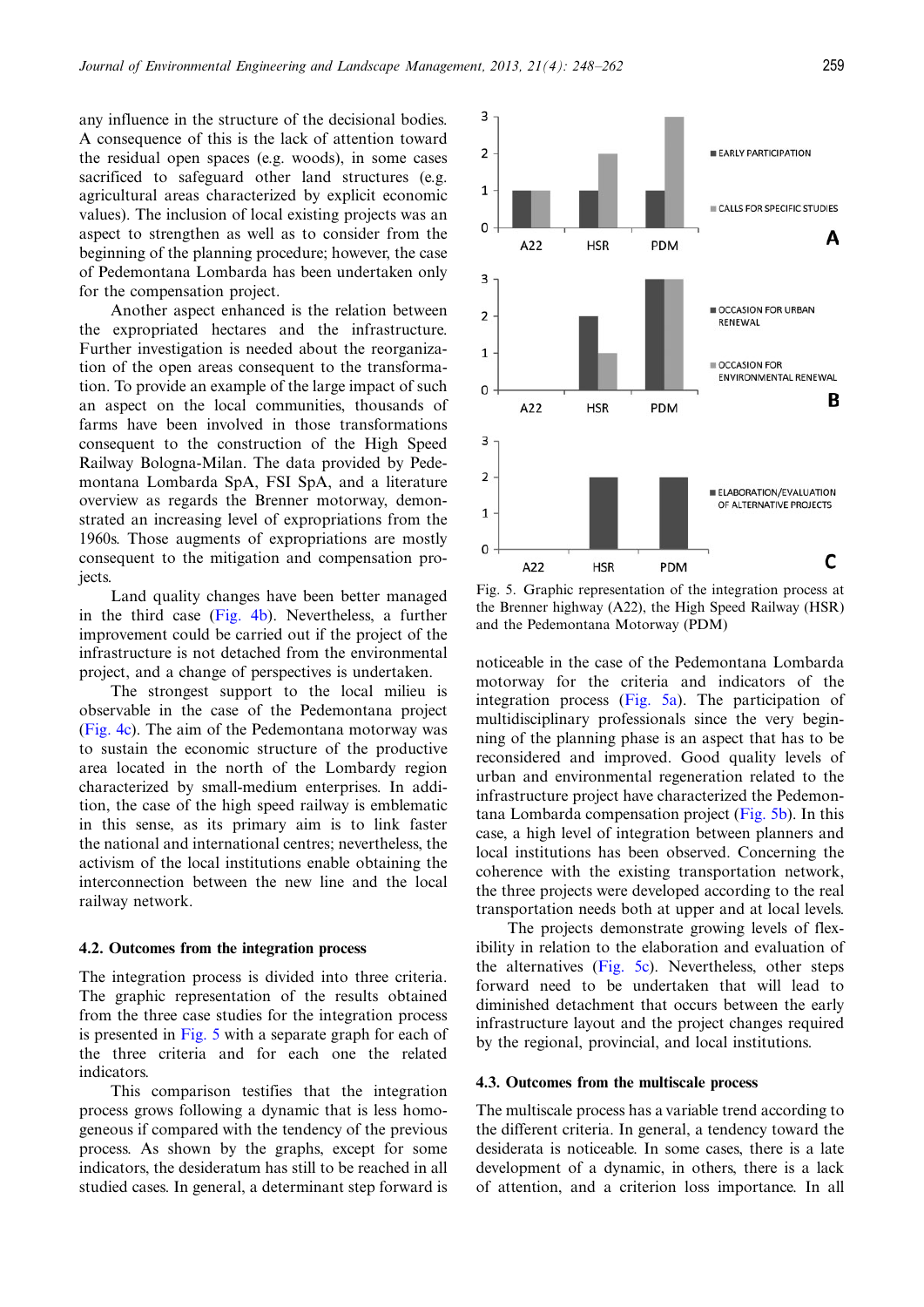

Fig. 6. Graphic representation of the multiscale process at the Brenner highway (A22), the High Speed Railway (HSR) and the Pedemontana Motorway (PDM)

the circumstances, the better condition is verifiable in the Pedemontana project. Two criteria that require some reflections emerge: ''multilevel compensation'' and "managing land transformation effects". The first is a prerogative mainly of the Pedemontana case (Fig. 6a). The analysis underlines a general high value of the compensation project that elaborates ex-post-remedial solutions to the infrastructure project designed in advance. To improve its outcomes, new planning perspectives should be explored toward the development of a systemic integrated project. This should be based on the inclusion and the management of the cultural and environmental dynamics.

The second criterion is related to the prevention of land exploitation in the areas involved by the infrastructure. This aspect requires deeper attention as satisfying levels of landscape management have not been achieved in the three cases analyzed. The development of an effective multiscale legal framework that engages the region, the provinces, and the municipalities could be a performing solution to manage the areas potentially included in the exploitation.

The considerations carried out for the criterion ''supporting system complexity'', which underlines a multiscale analysis of the projects, has reached satisfying levels mainly in relation to the intermediate scale and the focused scale. The large-scale level that was about the relations with the external structures (Fig. 6b),



Fig. 7. Graphic representation of the innovation process at the Brenner highway (A22), the High Speed Railway (HSR) and the Pedemontana Motorway (PDM)

still have to be improved and this can be obtained through the development of a systemic project. The relation of a single work as a system: ecological and technical values of the single works such as tunnel, viaduct, trench road, and relation with, and ecological settlement system are improved at the Pedemontana case (Fig. 6c).

#### 4.4. Outcomes from the innovation process

Innovation was one of the prerogatives that drove the choice of all three projects. Therefore, such a process was developed for the three cases. However, some differences that have characterized the development of the process from the 1960s are evident. Innovative models have been used to develop parts of each project by acknowledging outstanding projects developed in the United States, England, France, and Germany. High levels have been reached also at the three projects in relation to the development of experiences of interrelation between institutions indicating governance improvement. To this extent, the Milan Polytechnic carried out the compensation project for the Pedemontana Lombarda together with the local municipalities. Good levels of creativity have been achieved to design the single works. Regarding the novelty used to carry out the project through original solutions as well as enhancing the local creative reactions (laboratories, exhibitions), the second case demonstrated positive results (Fig. 7). The project of the high speed railway had experienced the development of local laboratories, workshops, and exhibitions. The aim was to begin reflections concerning the changing drivers of local landscapes by opening the areas of involvement in the project wide to the communities. This practice was in line with European Landscape Convention principles and guidelines. It was an interesting and innovative aspect to repropose and innovate in other contexts through the involvement of the local cultural associations.

The presented working tool has not yet been tested within the planning processes of any road or railway project. Its application to future linear infrastructure projects from the very beginning of the planning phase is required to evaluate and improve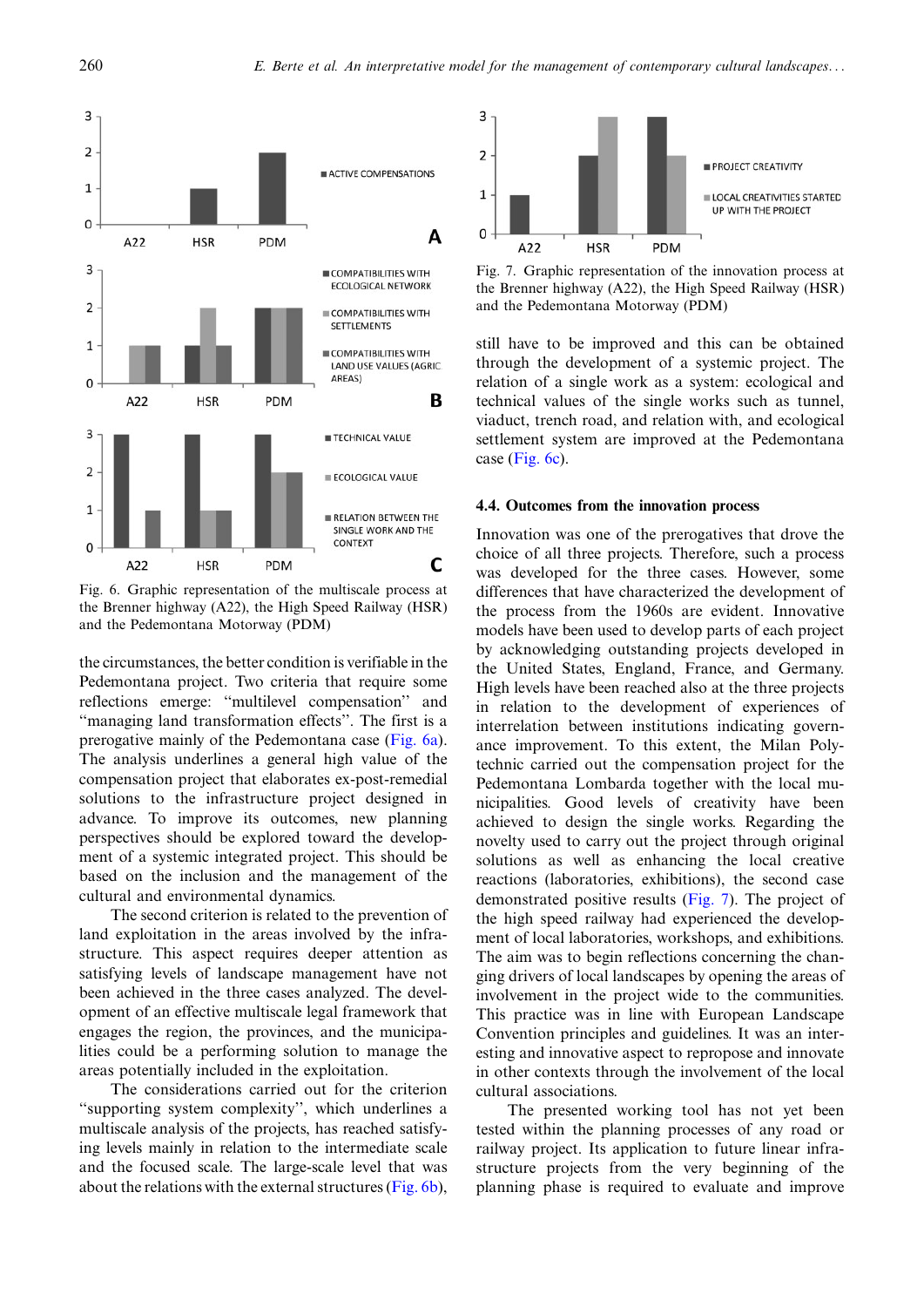<span id="page-13-0"></span>the model effectiveness. In 2010, the model was applied also to assess landscape dynamics related to the highway A22 in south Portugal (Berte, Panagopoulos 2011) in which it was proven that the model can provide a replicable method to reduce the pressure of linear infrastructures on local dynamics in similar projects and enhance cultural dynamics. This can be achieved through the management and support of cultural landscape processes in the regional planning procedures.

## **Conclusions**

The present study provided an analysis of the structure and potentialities of contemporary cultural landscapes. The model has been worked out bearing in mind that the interacting processes between natural and human factors underpin cultural landscape development.

From the present study it can be concluded that:

- 1. The methodology has provided a reading key that considers four basic landscape processes: identity, integration, multiscale, and innovation.
- 2. The model was effective and helpful to compare the three case studies as well as to draw a number of conclusions about the presence of cultural landscape dynamics in relation to linear infrastructure projects.
- 3. It permitted enhancing the outcomes of the planning processes aiming to show when these have led to the development of cultural landscape dynamics.
- 4. It permitted also to evaluate which processes have reached a good level and which can still be ameliorated and how.
- 5. The application of this model will result in improved EIA documents taking a more modern and comprehensive approach towards the landscape. In addition, it can be useful at the environmental monitoring phase during and after the construction. Such work with landscape would allow approximating infrastructure sector practices to those mandated in the current EU policies that have recently entered into force in all EU nations as a result of the European Landscape Convention.

### **References**

- Alkan, H.; Korkmaz, M.; Tolunay, A. 2009. Assessment of primary factors causing positive or negative local perceptions on protected areas, Journal of Environmental Engineering and Landscape Management 17: 20-27. <http://dx.doi.org/10.3846/1648-6897.2009.17.20-27>
- Antonson, H. 2009. Bridging the gap between research and planning practice concerning landscape in Swedish

infrastructural planning, Land Use Policy 26: 169-177. <http://dx.doi.org/10.1016/j.landusepol.2008.02.009>

- Antonson, H.; Gustafsson, M.; Angelstam, P. 2010. Cultural heritage connectivity. A tool for EIA in transportation infrastructure planning, Transportation Research Part D: Transport and Environment 15: 463-472. <http://dx.doi.org/10.1016/j.trd.2010.05.003>
- Antrop, M. 2000. Background concepts for integrated landscape analysis, Agriculture, Ecosystem and Environment 77: 17-28. [http://dx.doi.org/10.1016/S0167-8809\(99\)00089-4](http://dx.doi.org/10.1016/S0167-8809(99)00089-4)
- Antrop, M. 2005. Why landscapes of the past are important for the future, Landscape and Urban Planning 70: 21-34. <http://dx.doi.org/10.1016/j.landurbplan.2003.10.002>
- Baltrenas, P.; Vaitiekūnas, P.; Mincevič, I. 2004. Investigation on the impact of transport exhaust emissions on the air, Journal of Environmental Engineering and Landscape Management 12: 3-11.
- Berte, E.; Panagopoulos, T. 2011. Applying an interpretive model to assess cultural landscape dynamics in a highway of Portugal, WSEAS Transactions on Environment and Development 6: 769-782.
- Bogaert, J.; Farina, A.; Ceulemans, R. 2005. Entropy increase of fragmented habitats: a sign of human impact?, Ecological Indicators 5: 207-212. <http://dx.doi.org/10.1016/j.ecolind.2005.02.002>
- Castells, M. 1992. The world has changed: can planning change?, Landscape and Urban Planning 22: 73-78. [http://dx.doi.org/10.1016/0169-2046\(92\)90009-O](http://dx.doi.org/10.1016/0169-2046(92)90009-O)
- ELC 2000. European Landscape Convention. European Treaty Series, 176. Council of Europe, Florence.
- Farina, A. 2000. The Cultural Landscape as a Model for the Integration of Ecology and Economics. Bioscience, 50: 313-320. [http://dx.doi.org/10.1641/0006-3568\(2000\)050\[0313:TCL](http://dx.doi.org/10.1641/0006-3568(2000)050[0313:TCLAAM]2.3.CO;2) [AAM\]2.3.CO;2](http://dx.doi.org/10.1641/0006-3568(2000)050[0313:TCLAAM]2.3.CO;2)
- Farina, A.; Johnson, A. R.; Turner, S. J.; Belgrano, A. 2003. 'Full' world versus 'empty' world paradigm at the time of globalisation, Ecological Economics 45: 11-18. [http://dx.doi.org/10.1016/S0921-8009\(02\)00255-0](http://dx.doi.org/10.1016/S0921-8009(02)00255-0)
- Farina, A.; Bogaert, J.; Schipani, I. 2005a. Cognitive landscape and information: new perspectives to investigate the ecological complexity, Biosystems 79: 235-240. <http://dx.doi.org/10.1016/j.biosystems.2004.09.018>
- Farina, A.; Santolini, R.; Pagliaro, G.; Scozzafava, S.; Schipani, I. 2005b. Eco-semiotics: a new field of competence for ecology to overcome the frontier between environmental complexity and human culture in the Mediterranean, Israel Journal of Plant Sciences 53: 167-175.

<http://dx.doi.org/10.1560/5UTK-YW53-KDQT-YU48>

- Gambi, L. 1973. Una geografia per la storia. 2nd ed. Einaudi, Torino (in Italian).
- Hazen, H. 2008. "Of outstanding universal value": the challenge of scale in applying the World Heritage Convention at national parks in the US, Geoforum 39: 252-264.

<http://dx.doi.org/10.1016/j.geoforum.2007.05.007>

Mortberg, U. M.; Balfors, B.; Knol, W. C. 2007. Landscape ecological assessment: a tool for integrating biodi